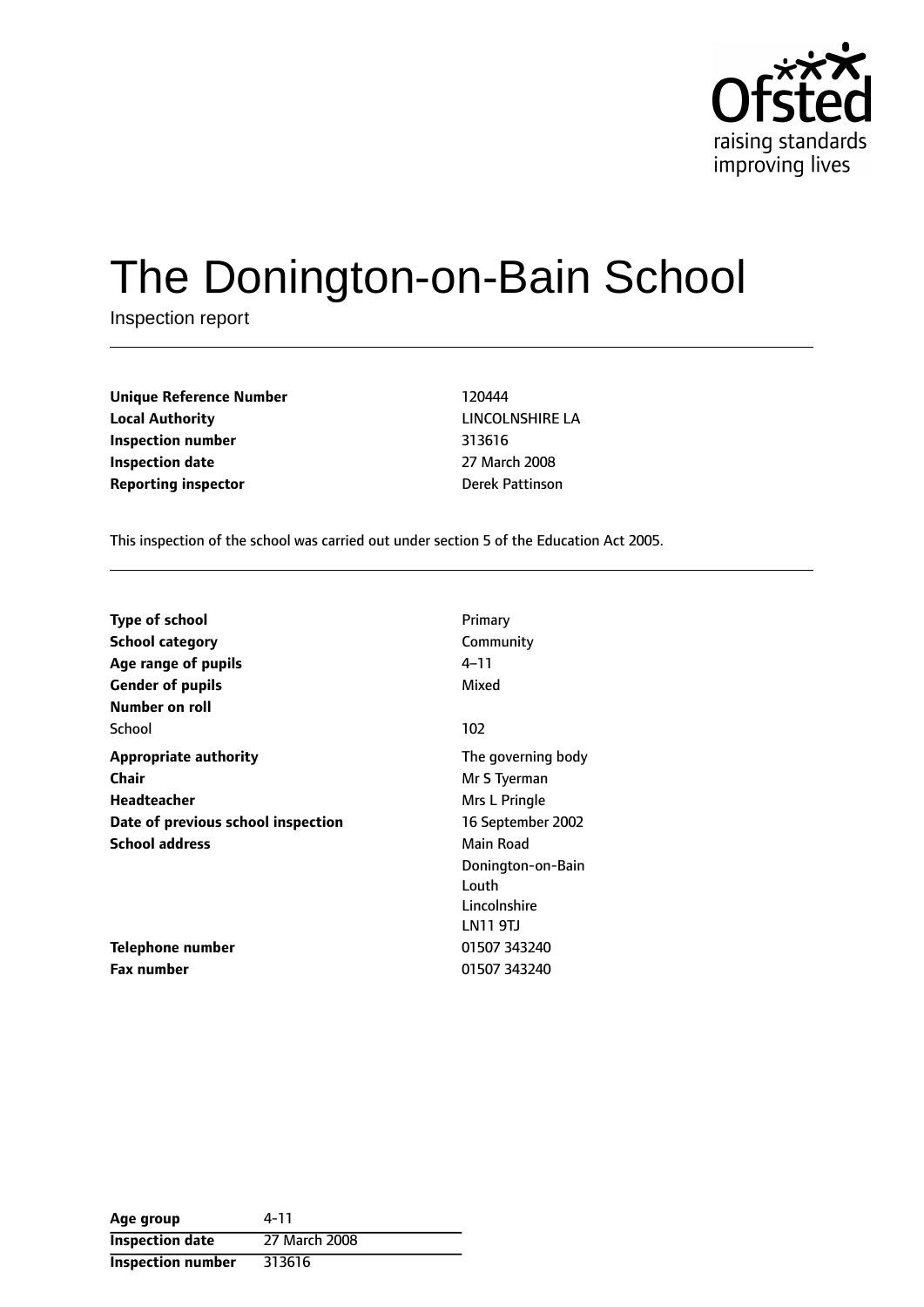.

© Crown copyright 2008

#### Website: www.ofsted.gov.uk

This document may be reproduced in whole or in part for non-commercial educational purposes, provided that the information quoted is reproduced without adaptation and the source and date of publication are stated.

Further copies of this report are obtainable from the school. Under the Education Act 2005, the school must provide a copy of this report free of charge to certain categories of people. A charge not exceeding the full cost of reproduction may be made for any other copies supplied.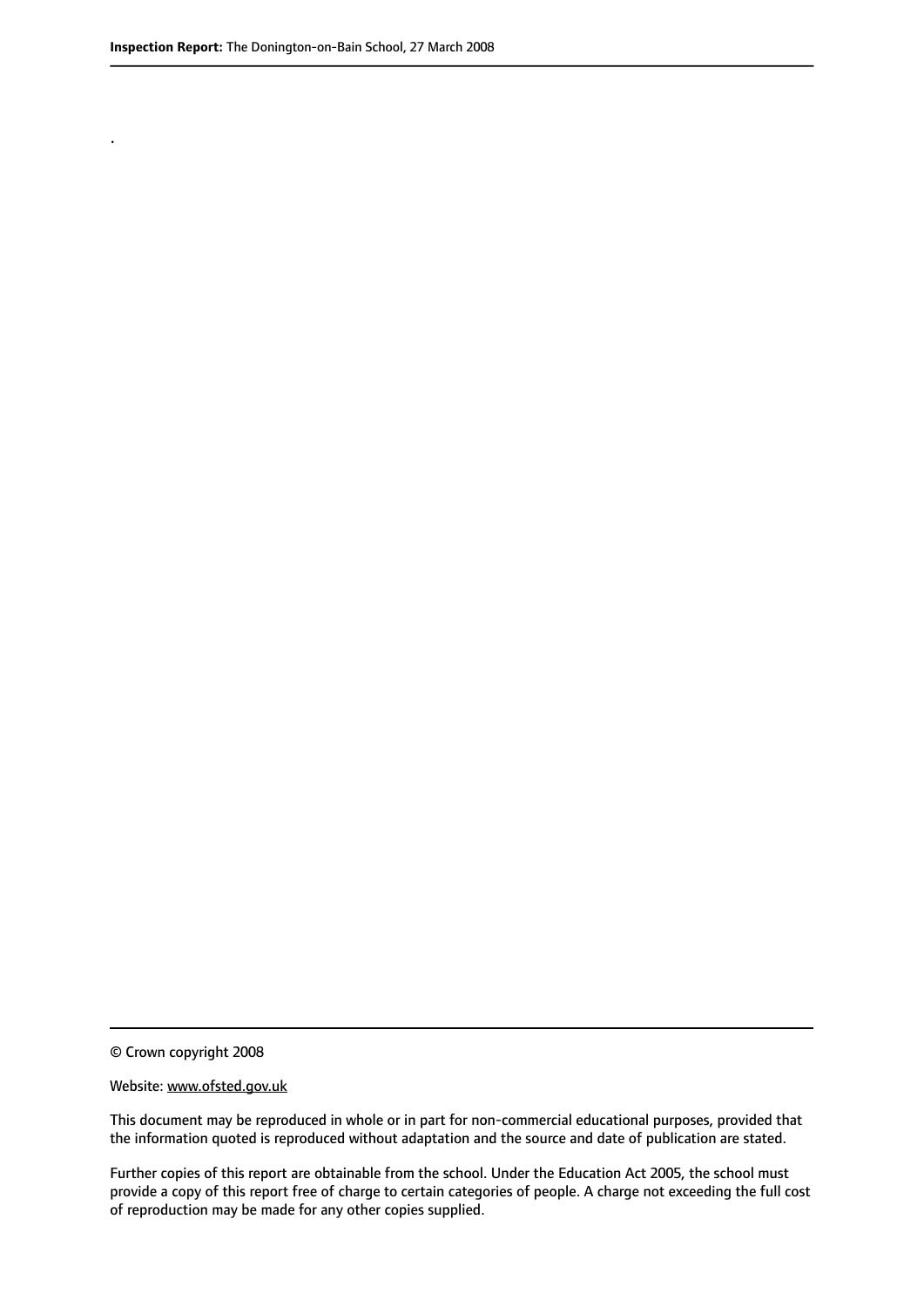# **Introduction**

The inspection was carried out by two Additional Inspectors.

## **Description of the school**

This much smaller than average primary school is situated in an area of average social and economic circumstances. It takes its pupils from an area of approximately 100 square miles, many of whom travel to school by bus. All pupils are from White British backgrounds. The proportion of pupils who have learning difficulties and/or disabilities is broadly average. The percentage of pupils who are eligible for free school meals is below the national average. Pupils enter the Foundation Stage with broadly average levels of knowledge, skills and understanding. The school has achieved the Basic Skills Quality Mark and Active Mark in recognition of its provision for sports.

### **Key for inspection grades**

| Grade 1 | Outstanding  |
|---------|--------------|
| Grade 2 | Good         |
| Grade 3 | Satisfactory |
| Grade 4 | Inadequate   |
|         |              |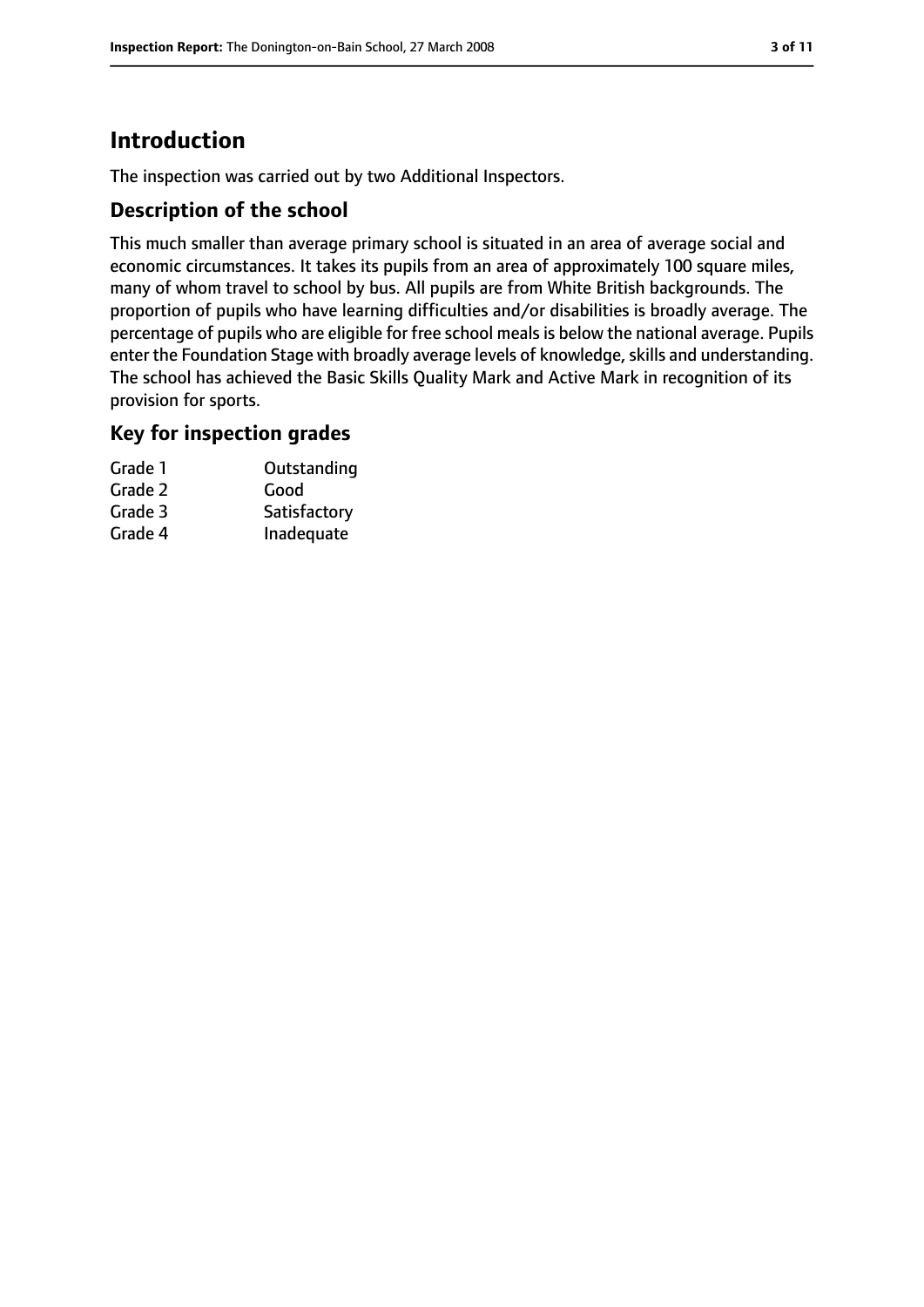# **Overall effectiveness of the school**

#### **Grade: 2**

'This is the best school ever' and 'I love this school and wish it was open during the holidays' are two of the many positive pupils' comments about this good school. Its successes owe much to its enthusiastic head teacher, the strong team spirit and the significant emphasis placed on pupils' personal development. As a result, pupils leave the school as confident and well-rounded individuals. Parents think highly of the school and appreciate the good care the school takes of their children. Because of the headteacher's strong leadership, the school's track record of improvement is good. Important priorities for development focus on the right issues to raise standards further. As a result of these strengths, it has a strong capacity for continued improvement.

Children enter the Foundation Stage with skills, knowledge and understanding which are in line with those expected for their age. From the Foundation Stage through to Key Stage 2, most pupils, including those with learning difficulties and/or disabilities, make good progress because of good teaching. The strengths in teaching are the secure relationships, the imaginative use of a wide range of resources and the good use of encouragement and praise to help motivate and excite pupils. Standards are above average by the end of Key Stage 2 and pupils achieve well from their starting points. However, they perform less well in writing, especially boys, because they do not have many opportunities to practise writing in enough subjects.

Pupils' personal development, including their spiritual, moral, social and cultural development is outstanding. As a result, pupils make an excellent contribution to the life of the school and the wider community. They find most lessons very interesting because the good curriculum is varied and brings learning to life. The high levels of enjoyment help explain why attendance is well above average. Visits, visitors, special events and clubs all help to broaden pupils' experiences. Good quality care, guidance and support ensure pupils are well cared for and feel safe. They lead a healthy lifestyle because of the school's strong encouragement. Pupils are well prepared for the future because they make good progress in developing all the important skills and qualities they will need. Pupils know and use their learning targets effectively because of the good arrangements for guiding them to improve their academic performance. The school has recently improved its procedures for checking on what pupils know and understand. However, improvements have yet to make their full impact on the quality of pupils' writing.

Leadership and management are good. The headteacher's clear vision, drive and determination help provide an effective climate for sustained improvement and she is well supported by a good team of teachers and assistants. Staff are increasingly taking the lead in monitoring the work of the school and introducing and overseeing essential improvements. However, the monitoring of teaching does not focus enough on pupils' quality of learning to achieve maximum benefit. The supportive governing body is starting to play its part in holding the leadership to account and is now becoming more involved in setting a clear direction for the school. Given the good progress pupils make, the school provides good value for money.

## **Effectiveness of the Foundation Stage**

#### **Grade: 2**

Children make good progress towards achieving the early learning goals and by the end of the Foundation Stage most have met or exceeded these. Children experience a happy start to their school life, and as a result, thrive in a stimulating, safe learning environment. Interesting,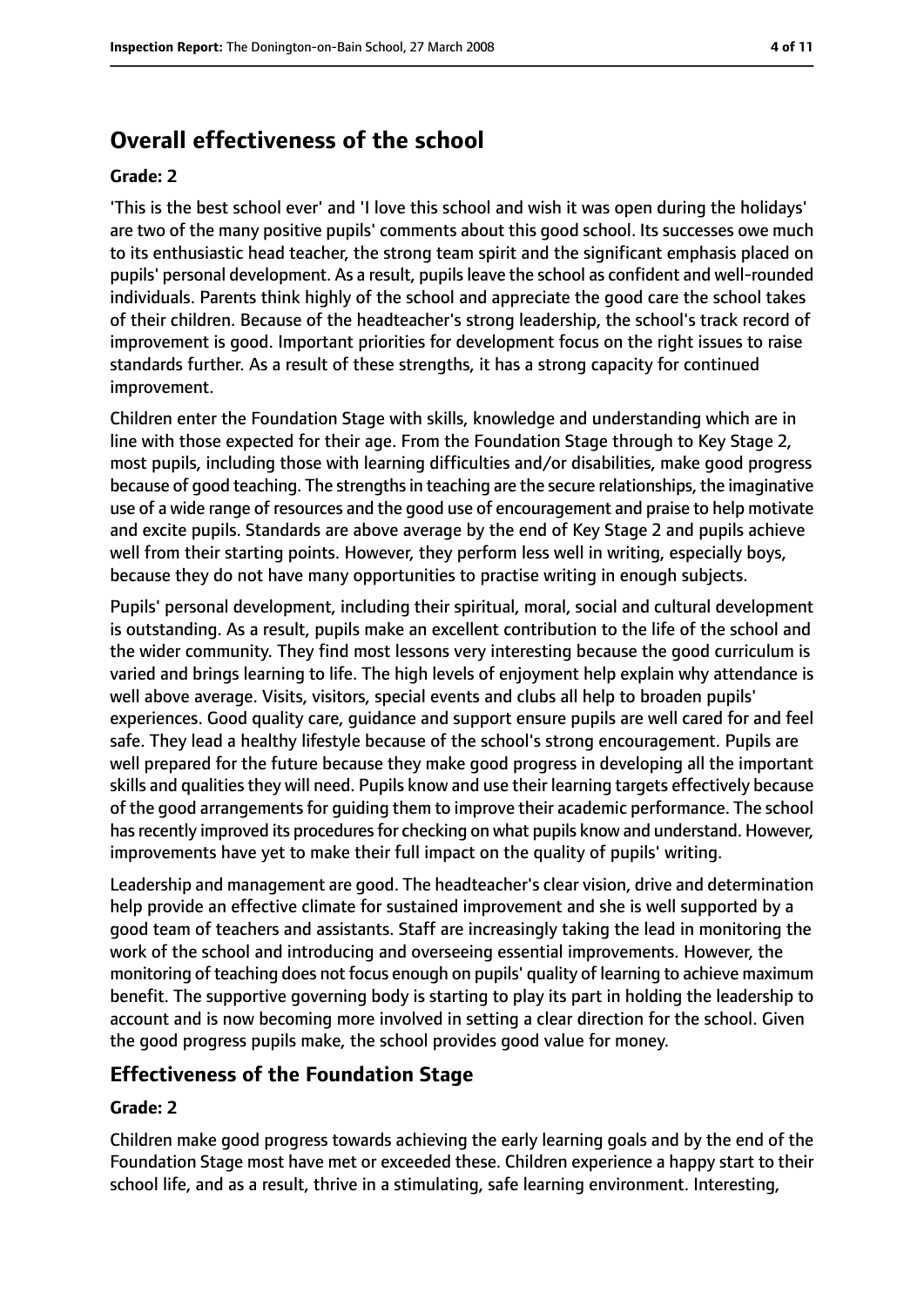exciting learning activities inside and outside the classroom ensure they have fun while they learn. Children learn to cooperate with each other and develop positive attitudes, which equip them well for their school lives. Effective leadership and management are seen in the strong teamwork and in the progress made by the children. The positive impact of leaders can also be seen in the good curriculum and in the regular checks on children's progress. As a result of the considerable emphasis given to personal development, children become independent learners with developing self-confidence.

## **What the school should do to improve further**

- Increase the opportunities for pupils, especially boys, to practise and improve their writing skills.
- Ensure that in monitoring teaching a sharper focus is given to the impact of teaching on pupils' learning.

# **Achievement and standards**

#### **Grade: 2**

Pupils' achievement is good and by the end of Key Stage 2 they attain standards that are above the national average. Pupils who sometimes find learning difficult are well supported and they make good progress. Following their good start in the Foundation Stage, pupils make steady progress in Key Stage 1. Over recent years, standards in reading, writing and mathematics have been broadly average in Key Stage 1 although they have varied, especially in writing. No pupils achieved the higher level in writing in the most recent Key Stage 1 national assessments. However, by the end of Key Stage 2 pupils have achieved well and standards are above average in English, mathematics and science. Challenging targets contribute to the good achievement and pupils perform best in science. However, pupils make slower progress in writing compared with other areas of their work, boys in particular.

# **Personal development and well-being**

#### **Grade: 1**

The school is a calm and very happy community where pupils develop excellent relationships with each other and the staff. Pupils' spiritual, moral, social and cultural development is outstanding. Pupils are good at knowing how to keep themselves healthy and demonstrate this through making choices of healthy snacks and their participation in sports. Behaviour is outstanding and pupils feel safe in school. They are confident of receiving help from adults should problems arise. Pupils show great enthusiasm for learning and they work hard, particularly when teaching is good. Attendance is well above average because pupils thoroughly enjoy coming to school. Pupils make an outstanding contribution to the life of the school and the local rural community. For example, younger pupils are helping make a school pond. Pupils take their role as school council representatives seriously and are proud of the improvements they have helped to bring about. Pupils are making good progress in developing important skills to prepare them for their later lives.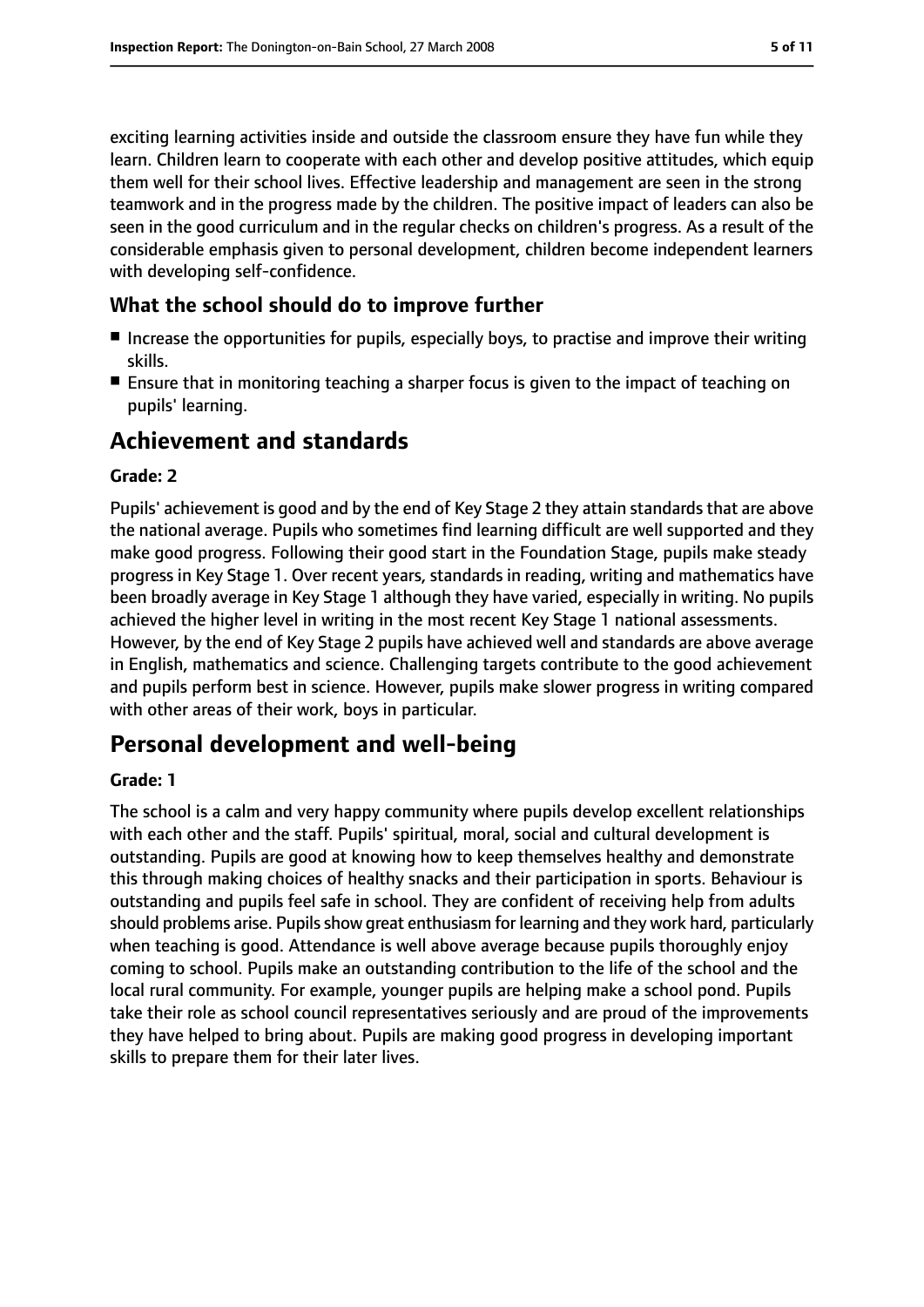# **Quality of provision**

# **Teaching and learning**

#### **Grade: 2**

Secure relationships and effective management of pupils are positive features in lessons leading to good teaching and learning. Pupils find most lessons interesting and fun. Resources are often used in exciting ways to enthuse and motivate pupils, such as when pupils from Years 1 and 2 were involved in problem solving activities to help them understand weight and capacity. Learning is effective because teachers praise and encourage pupils. Class work is challenging and this helps pupils enjoy learning. Teaching assistants contribute well to pupils' progress in lessons, especially by giving good support to those with learning difficulties and/or disabilities. Teaching is especially successful when time is used to good effect. Very occasionally the pace of lessons is not brisk enough. At such times lessons have too much teacher direction and pupils are not involved sufficiently. As a result pupils' progress is noticeably slower. The marking of pupils' work usually acknowledges pupils' efforts and comments on what they must do to improve. Effective procedures are developing for assessing and monitoring pupils' progress.

# **Curriculum and other activities**

#### **Grade: 2**

The school has recently revised its curriculum and a move to a more flexible, creative approach has helped to bring learning alive. The availability and use of information and communication technology (ICT) plays a significant part in this. Work and activities capture the interest of all pupils and, as a result, they hugely enjoy learning. However, pupils do not have enough opportunity to practise and develop writing skills. Some recent initiatives, such as the introduction of the new Primary Framework for mathematics and French into Years 3 to 6 are starting to raise levels of interest and enjoyment. Pupils who sometimes find learning difficult receive good support through well organised individual education plans which are reviewed regularly. Pupils of all ages benefit from a good range of enrichment activities including lunchtime and after-school clubs, visitors and visits including a residential trip. This makes a strong contribution to pupils' personal development and broadens their experience of the world around them.

## **Care, guidance and support**

#### **Grade: 2**

The school provides high quality pastoral care for all pupils. Parents speak highly of the care and support their children receive. Staff know pupils and many of their families well and are alert to each pupil's needs. Pupils feel safe and happy in school and confidently turn to staff for help when problems occur. Pupils with learning difficulties and/or disabilities receive good support from teaching assistants and their progress is closely monitored. The school works successfully with a range of outside agencies to provide those who need extra help with the necessary support. Procedures to ensure pupils' protection, safety and well-being are good and are understood by all staff. The procedures for tracking pupils' progress have been improved. However, they are not yet used to best effect to benefit pupils, such as, through the immediate targeting of pupils who are slow moving. All pupils have a clear knowledge of how they can improve their work.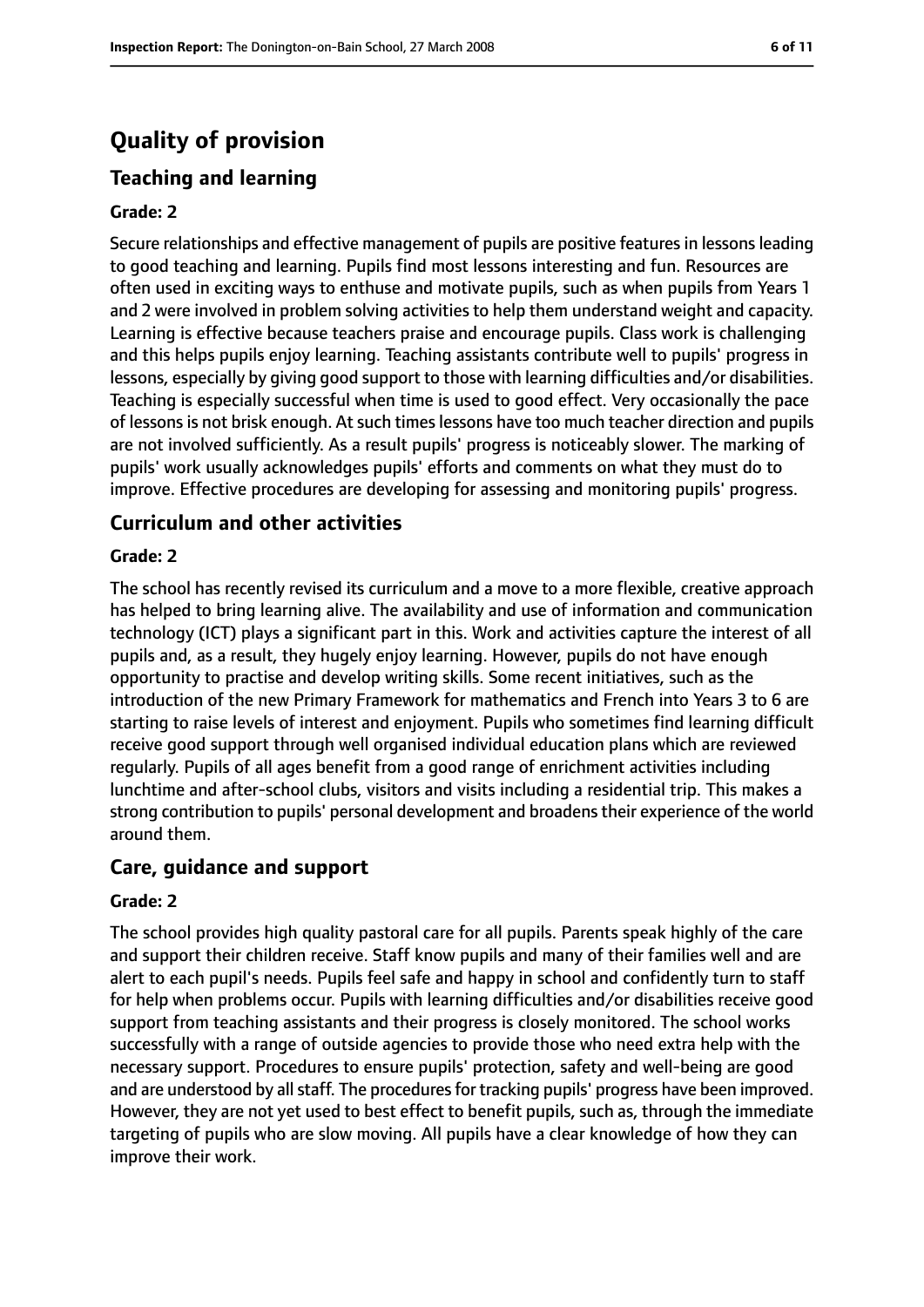# **Leadership and management**

#### **Grade: 2**

Leadership and management are good and contribute well to the school's success. The enthusiastic head teacher, supported increasingly by a well-motivated staff, leads and manages the school effectively. Her knowledge of the school is reflected in the school's good self-evaluation, leading to a firm track record of continuous development and a good capacity for further improvement. The school development plan focuses on the right issues to continue raising standards. Staff are united in their determination to provide a good quality of education for all pupils. Subject leaders play a developing role in monitoring the school's work and performance. The school makes effective use of its stable staff and good quality resources. However, monitoring and evaluation of teaching and learning does not yet focus sharply enough on the learning pupils are making to be of maximum benefit. The governing body is supportive of the school and is starting to hold the school to account for what it achieves.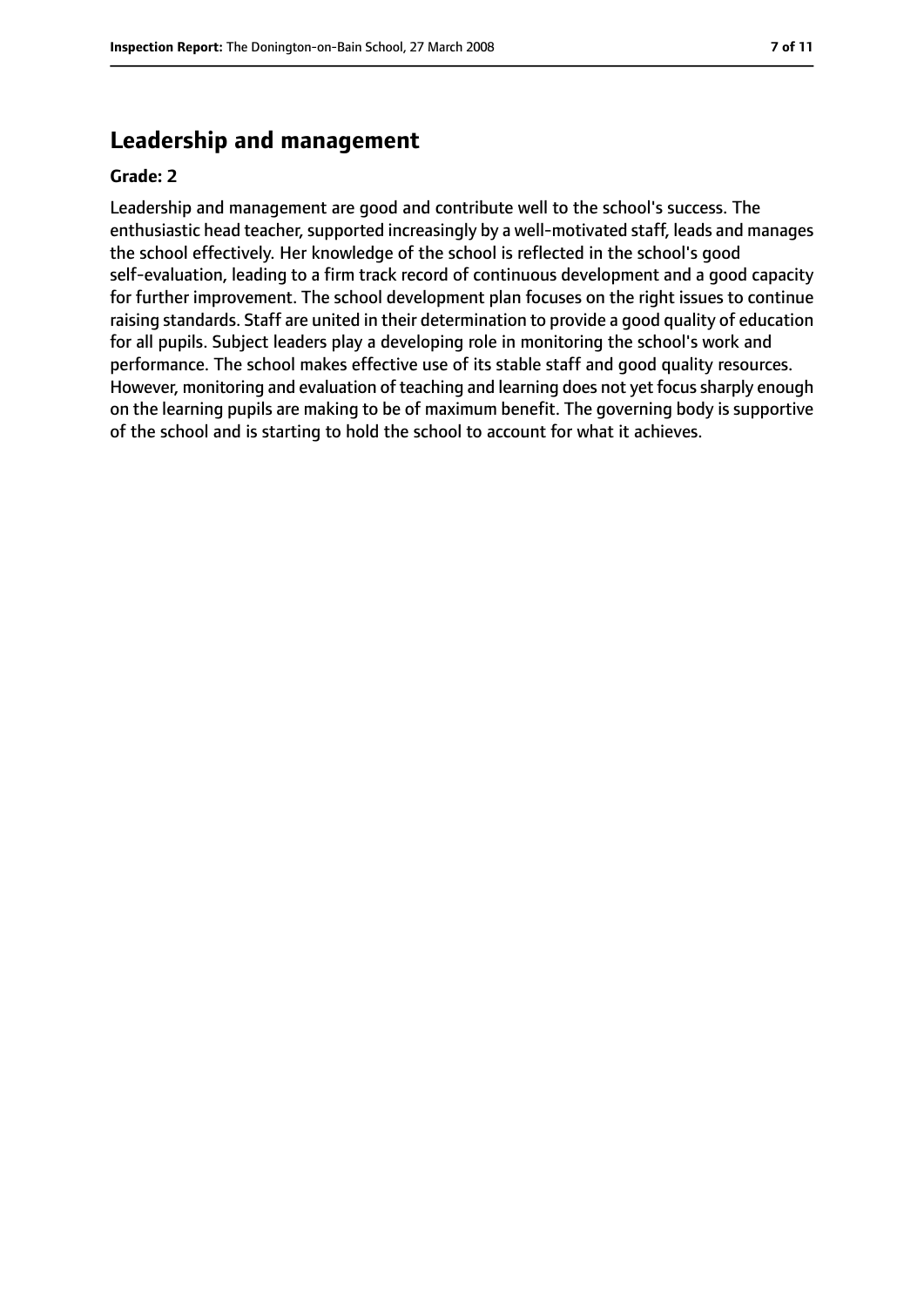**Any complaints about the inspection or the report should be made following the procedures set out in the guidance 'Complaints about school inspection', which is available from Ofsted's website: www.ofsted.gov.uk.**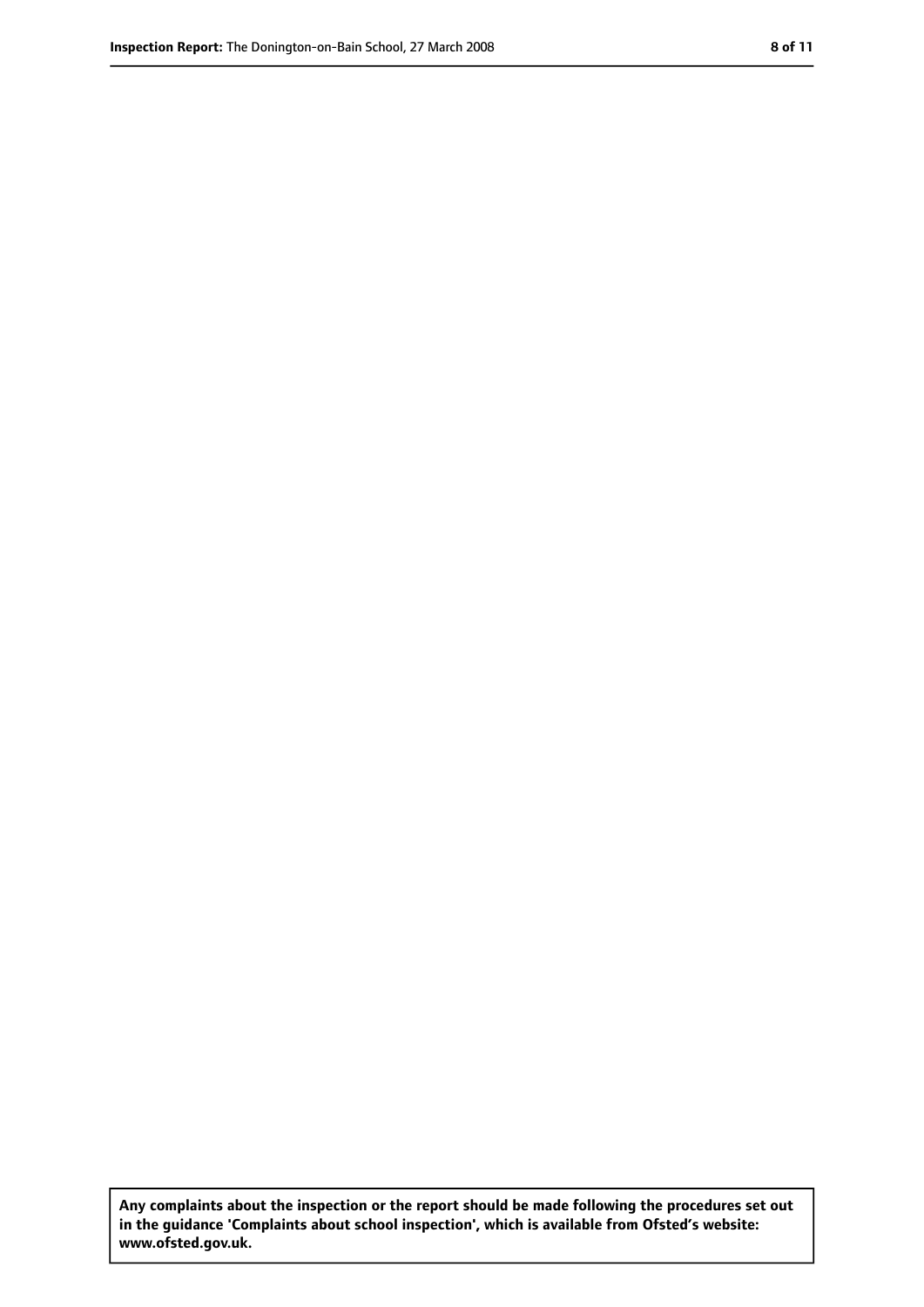#### **Annex A**

# **Inspection judgements**

| $^{\circ}$ Key to judgements: grade 1 is outstanding, grade 2 good, grade 3 satisfactory, and | <b>School</b>  |
|-----------------------------------------------------------------------------------------------|----------------|
| arade 4 inadequate                                                                            | <b>Overall</b> |

# **Overall effectiveness**

| How effective, efficient and inclusive is the provision of education, integrated<br>care and any extended services in meeting the needs of learners? |     |
|------------------------------------------------------------------------------------------------------------------------------------------------------|-----|
| Effective steps have been taken to promote improvement since the last<br>inspection                                                                  | Yes |
| How well does the school work in partnership with others to promote learners'<br>well-being?                                                         |     |
| The effectiveness of the Foundation Stage                                                                                                            |     |
| The capacity to make any necessary improvements                                                                                                      |     |

## **Achievement and standards**

| How well do learners achieve?                                                                               |  |
|-------------------------------------------------------------------------------------------------------------|--|
| The standards <sup>1</sup> reached by learners                                                              |  |
| How well learners make progress, taking account of any significant variations between<br>groups of learners |  |
| How well learners with learning difficulties and disabilities make progress                                 |  |

# **Personal development and well-being**

| How good is the overall personal development and well-being of the<br>learners?                                  |  |
|------------------------------------------------------------------------------------------------------------------|--|
| The extent of learners' spiritual, moral, social and cultural development                                        |  |
| The extent to which learners adopt healthy lifestyles                                                            |  |
| The extent to which learners adopt safe practices                                                                |  |
| How well learners enjoy their education                                                                          |  |
| The attendance of learners                                                                                       |  |
| The behaviour of learners                                                                                        |  |
| The extent to which learners make a positive contribution to the community                                       |  |
| How well learners develop workplace and other skills that will contribute to<br>their future economic well-being |  |

# **The quality of provision**

| How effective are teaching and learning in meeting the full range of the<br>learners' needs?          |  |
|-------------------------------------------------------------------------------------------------------|--|
| How well do the curriculum and other activities meet the range of needs<br>and interests of learners? |  |
| How well are learners cared for, guided and supported?                                                |  |

 $^1$  Grade 1 - Exceptionally and consistently high; Grade 2 - Generally above average with none significantly below average; Grade 3 - Broadly average to below average; Grade 4 - Exceptionally low.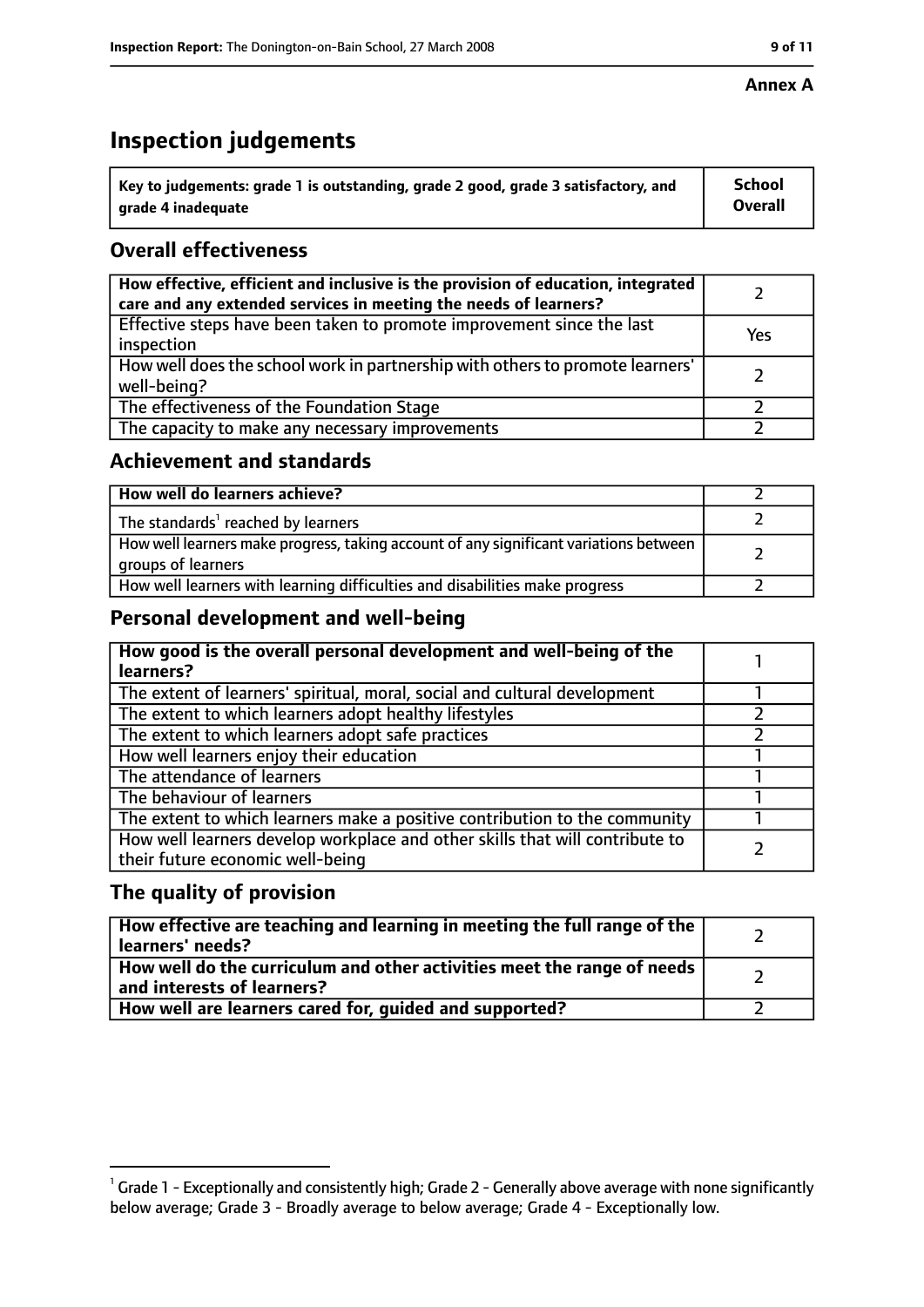# **Leadership and management**

| How effective are leadership and management in raising achievement<br>and supporting all learners?                                              |     |
|-------------------------------------------------------------------------------------------------------------------------------------------------|-----|
| How effectively leaders and managers at all levels set clear direction leading<br>to improvement and promote high quality of care and education |     |
| How effectively leaders and managers use challenging targets to raise standards                                                                 |     |
| The effectiveness of the school's self-evaluation                                                                                               |     |
| How well equality of opportunity is promoted and discrimination tackled so<br>that all learners achieve as well as they can                     |     |
| How effectively and efficiently resources, including staff, are deployed to<br>achieve value for money                                          |     |
| The extent to which governors and other supervisory boards discharge their<br>responsibilities                                                  | 3   |
| Do procedures for safequarding learners meet current government<br>requirements?                                                                | Yes |
| Does this school require special measures?                                                                                                      | No  |
| Does this school require a notice to improve?                                                                                                   | No  |